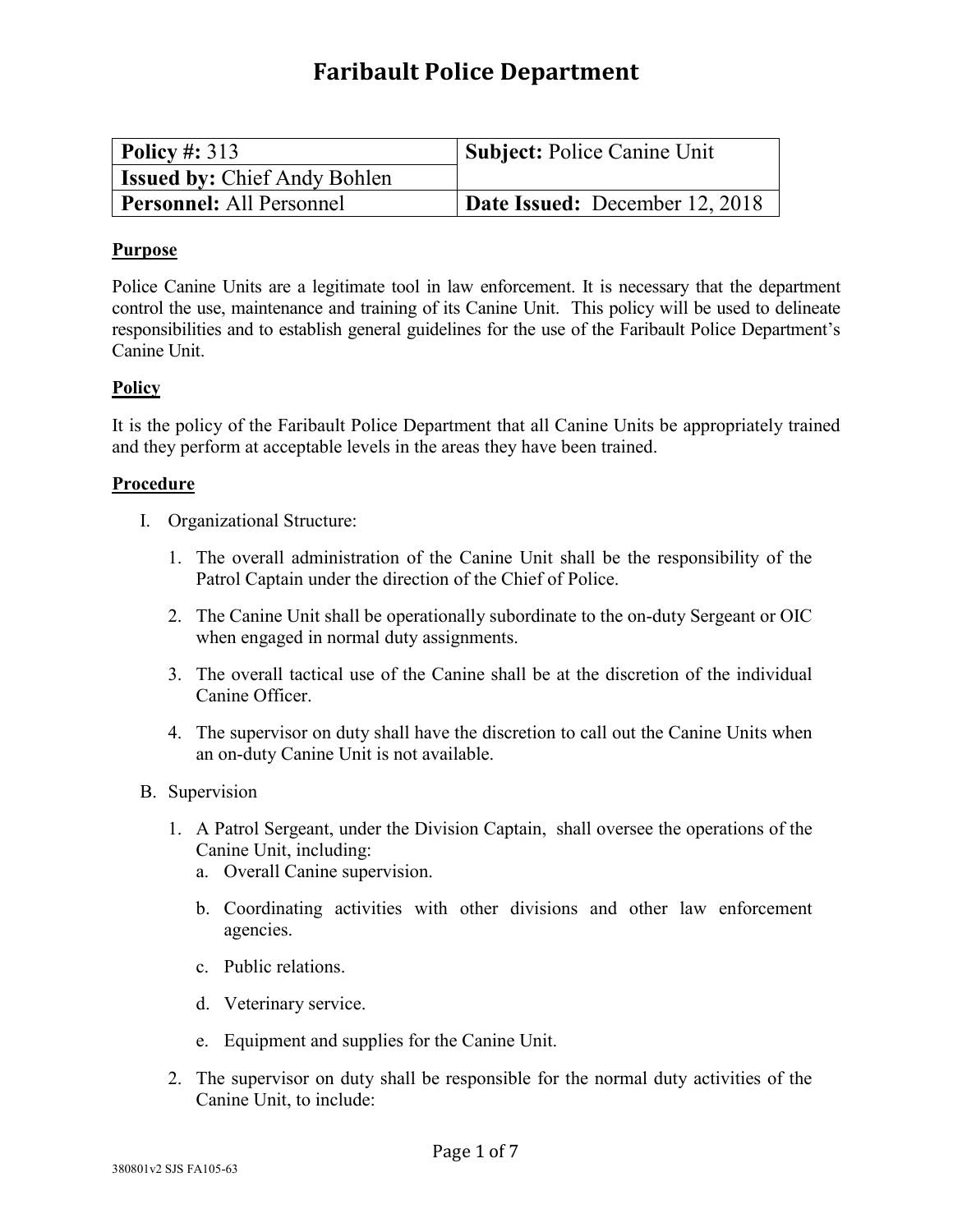- a. Consultation, when practical, with the Canine Officer prior to the tactical use of the Canine Unit.
- b. Whenever the police canine causes injury to any person, including members of the department, the supervisor on duty shall evaluate the need for medical attention and ensure the required incident reports are submitted.
- C. Use of force
	- 1. The deployment of a police canine is a use of force that must follow the Police Departments use of force police, principles of escalation and de-escalation and the objective reasonableness standard.
	- 2. Decisions to deploy a police canine should be guided by the following factors:
		- a. The severity of the crime.
		- b. Whether the suspect poses an immediate threat to the safety of officers or others.
		- c. Whether the suspect is actively resisting arrest or attempting to evade arrest or capture at the time.
		- d. The probability that the suspect will escape if a police service dog is not deployed.
- D. Canine Utilization: The Canine Unit may be used for the following purpose**s:**
	- 1. Building searches where the search of such by officers would create unnecessary risk, provided that:
		- a. The canine officer and/or an assisting officer has made reasonable efforts to determine if innocent people are present.
		- b. The canine officer and/or an assisting officer has given at least two verbal warnings that a canine will be released into the area, unless tactically unsound to do so. The announcement should include that there are Officers on scene and that a trained Police canine will be released and may bite any person in the building if he/she does not surrender immediately.
		- c. Adequate time is given to respond to that warning when given.
		- d. Subsequent warnings should be issued for each floor or section of a multi-level building, unless tactically unsound.
		- e. If circumstances dictate that a verbal warning would be tactically unsound, no warnings need be given. In such cases the canine handler shall document the reason(s) for omitting the police service dog warnings.
		- f. The canine may be unleashed during a building search unless there is an imminent risk of injury to innocent persons within the facility.
		- g. The police canine should not be used to search facilities that contain substances potentially harmful to the animal unless overriding risk to human life is present.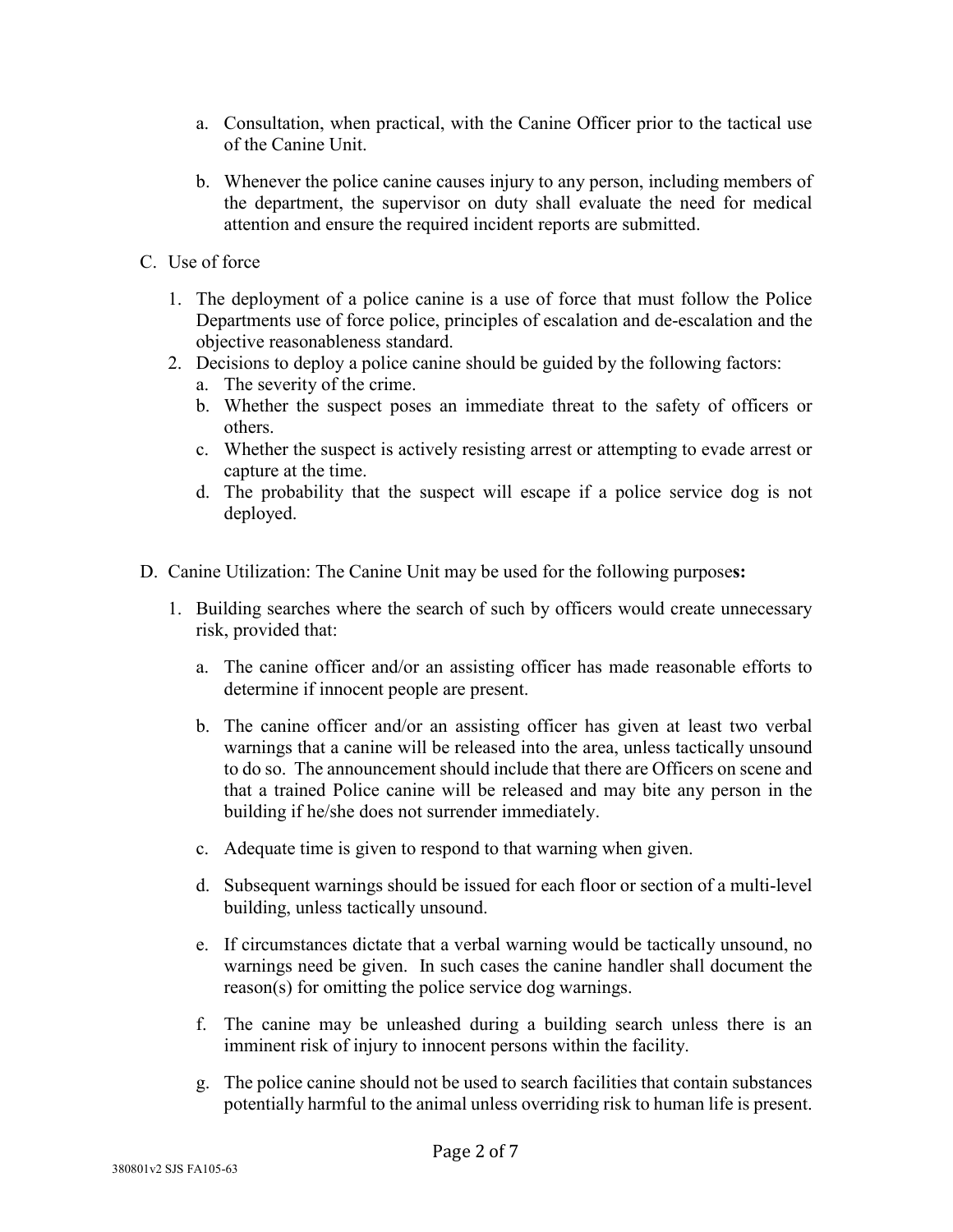- h. When apprehending suspects the police service canine shall be commanded to disengage as soon as the suspect is subdued or readily complies with the handler's direction
- 2. Tracking and area searches for suspects that have fled from the scene of a crime and/or are actively engaged in efforts to elude capture can be used with supervisory approval. Such searches are subject to the following conditions and limitations:
	- a. Notice should be given at least twice advising of the pending and intended use of the canine prior to deployment, unless tactically unsound. Additional warnings should be given during long tracks unless tactically unsound.
	- b. When officers are pursuing a suspect and contact with the suspect is lost, officers should, prior to summoning a police service canine.
		- 1. Stop and pinpoint the location where suspect was last seen.
		- 2. Avoid vehicle or foot movement in the area where the suspect was last seen.
- c. Police canine units used for tracking persons should remain on leash of sufficient length to provide a reasonable measure of safety to the subject of the search without compromising the dog's tracking abilities.
- d. On scene supervisory personnel should:
	- 1. Secure the perimeter of the area to be searched if possible.
	- 2. Secure the integrity of the area to be searched by keeping all personnel out of the area.
- 3. Canines are also available to search for other individuals such as lost or missing children or adults. The canine should remain on leash during searches of this type.
- 4. Apprehension of Fleeing or Resisting Subjects.
	- a. This apprehension refers to a canine officer intentionally releasing or directing a canine to apprehend a criminal suspect.
	- b. This type of apprehension is considered a use of force and the decision to utilize the canine for this type of apprehension shall be based on MSS 609.06 which authorizes the use of force.
	- c. Canine physical apprehensions will be reviewed on a case-by-case basis and not as a percentage.
	- d. Canine officers utilizing a canine to apprehend a criminal suspect should give a warning of the intention to use the canine when possible, unless tactically unsound.
- 5. Protecting police officers and others from injury or death
- 6. Utilization for crowd control is authorized in the following circumstances: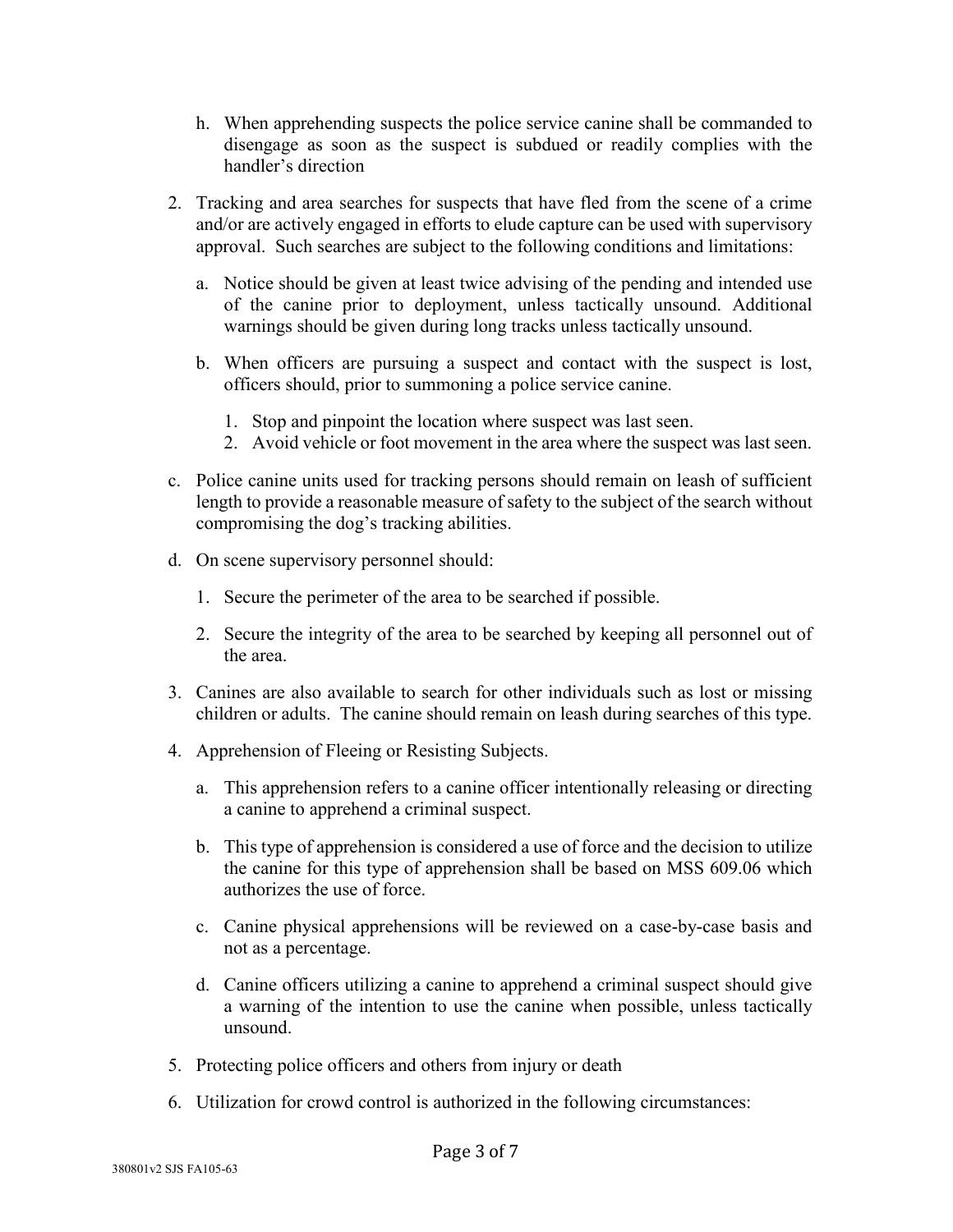- a. To prevent injury to any person or police officer.
- b. To prevent a criminal act.
- c. When specifically requested by a supervisor.
- 7. General rules for deployment for the purpose of crowd control are:
	- a. The on-scene supervisor shall assume authority and responsibility for all canine teams deployed.
	- b. Canines shall be leashed at all times unless no other means are available to protect an individual from serious bodily harm.
	- c. Canines should be used in conjunction with other department members in a coordinated effort.
	- d. Prior to deployment, notice should be given advising the pending and intended use of the canine, unless tactically unsound.
- 8. Public relations oriented demonstrations, provided that the Patrol Captain has given department approval prior to the demonstration.
- 9. Search and recovery of evidence discarded by fleeing suspects.
- 10. Narcotics detection
	- a. If the police canine is to be used for narcotics detection all attempts should be made to minimize human contamination. Keep people out of the area or vehicle to be searched.
	- b. If possible control the airflow to the area. In indoor, keep windows and doors closed, including those of a vehicle.
	- c. Officers requesting the police canine should be able to articulate clearly their probable cause or reasonable suspicion to the canine handler upon their arrival.
- E. Taser/Canine Deployment
	- 1. Officers should not deploy a Taser while a police canine is engaged in the apprehension or attempted apprehension of a suspect.
- F. Training
	- 1. Canine and canine officer training will be in conformance with the standards set forth by a nationally recognized police dog certification.
	- 2. Each canine Unit shall be certified each year by successful completion in a nationally recognized police dog certification trials.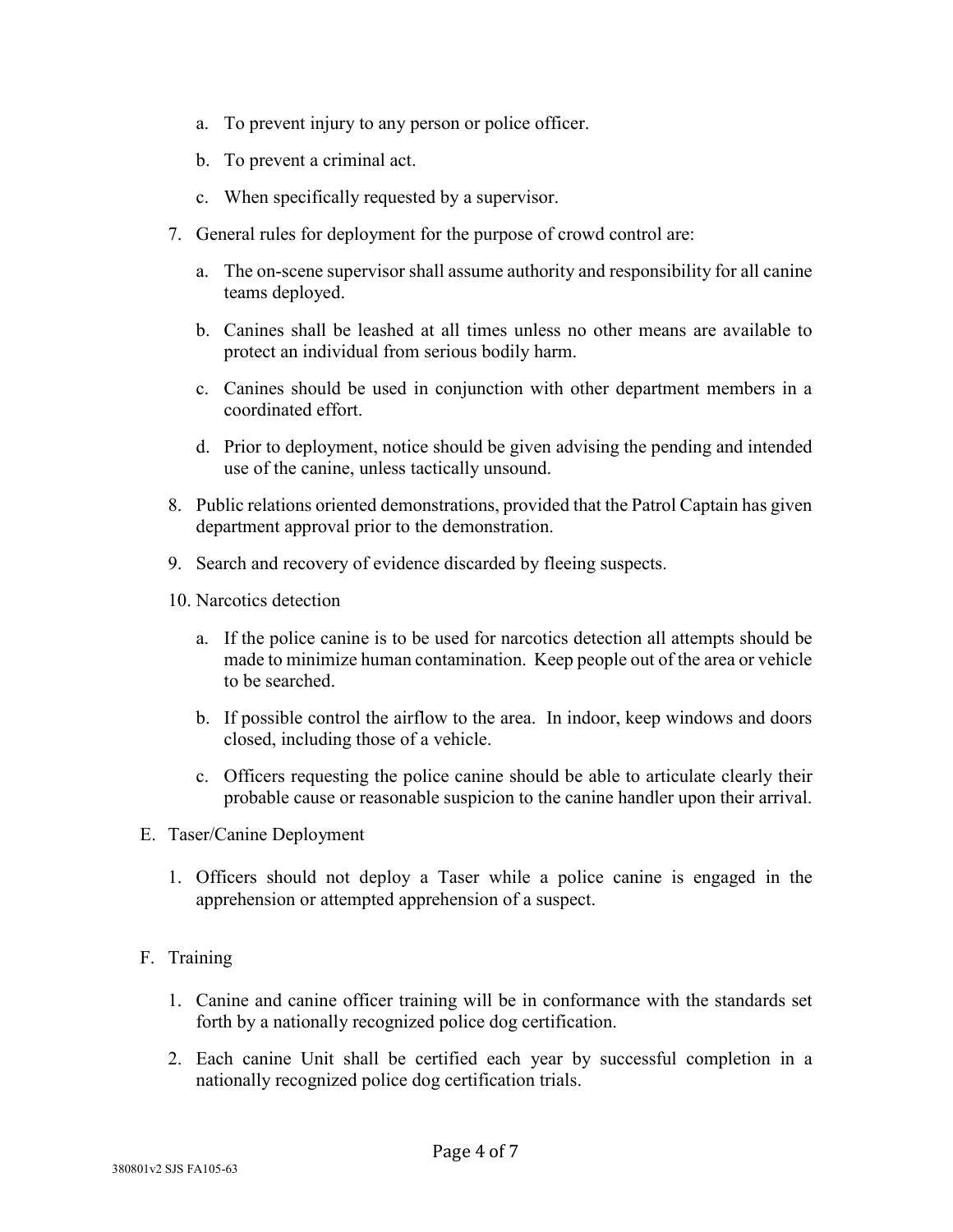- 3. If narcotic detector trained, the canine unit shall be certified each year by successful completion in a nationally recognized police dog narcotics trial.
- 4. Canine training records shall be maintained under the control of the Patrol Sergeant assigned to supervise the program.
- 5. Canine officers shall report to the assigned Patrol Sergeant the training needs of the canine and canine officer, and any deficiencies or areas of concern. After all available input has been considered, the Patrol Sergeant will forward the information to the Patrol Captain who will authorize a training approach that meets his/her approval and department capabilities.
- G. Canine officer shall be responsible for:
	- 1. The tactical use of their assigned canine, unless acting upon the direction of a supervisor.
	- 2. Immediately notifying the on-duty supervisor when their canine bites, or causes any injury to any person whether on or off duty, regardless of the location of the incident. If such injury requires treatment at a medical facility, the Canine Program Patrol Sergeant supervisor shall also be immediately notified. Any injuries shall be photographed whenever possible.
	- 3. Reporting any injuries, illnesses, or death suffered by their assigned canine to the Canine Supervising Patrol Sergeant.
	- 4. Reporting to departments approved veterinarian any injuries, illnesses, or death of an emergency nature of their canine.
	- 5. Submitting written reports of canine bites and any other injury or damage to a person's clothing or personal effects as a result of any action on the part of the canine.
	- 6. Maintaining a kennel and environment that meets or exceeds the requirements found in the department's policy, city ordinance, and Minnesota State Statute. The kennel and living environment of the canine are subject to periodic inspection by the Canine Supervising Sergeant or his/her designee without notice.
	- 7. The handler shall maintain all department equipment under his/her control in a clean and serviceable condition when on and off duty.
	- 8. The handler shall be available for phone calls and consultations with the on duty Sergeant or OIC while off-duty.
	- 9. K-9 squad is to be kept inside a secure building/structure.
- H. Mutual Aid
	- 1. The use of the Canine Unit to assist another agency or community shall require prior authorization from the on-duty supervisor or the Patrol Captain. The decision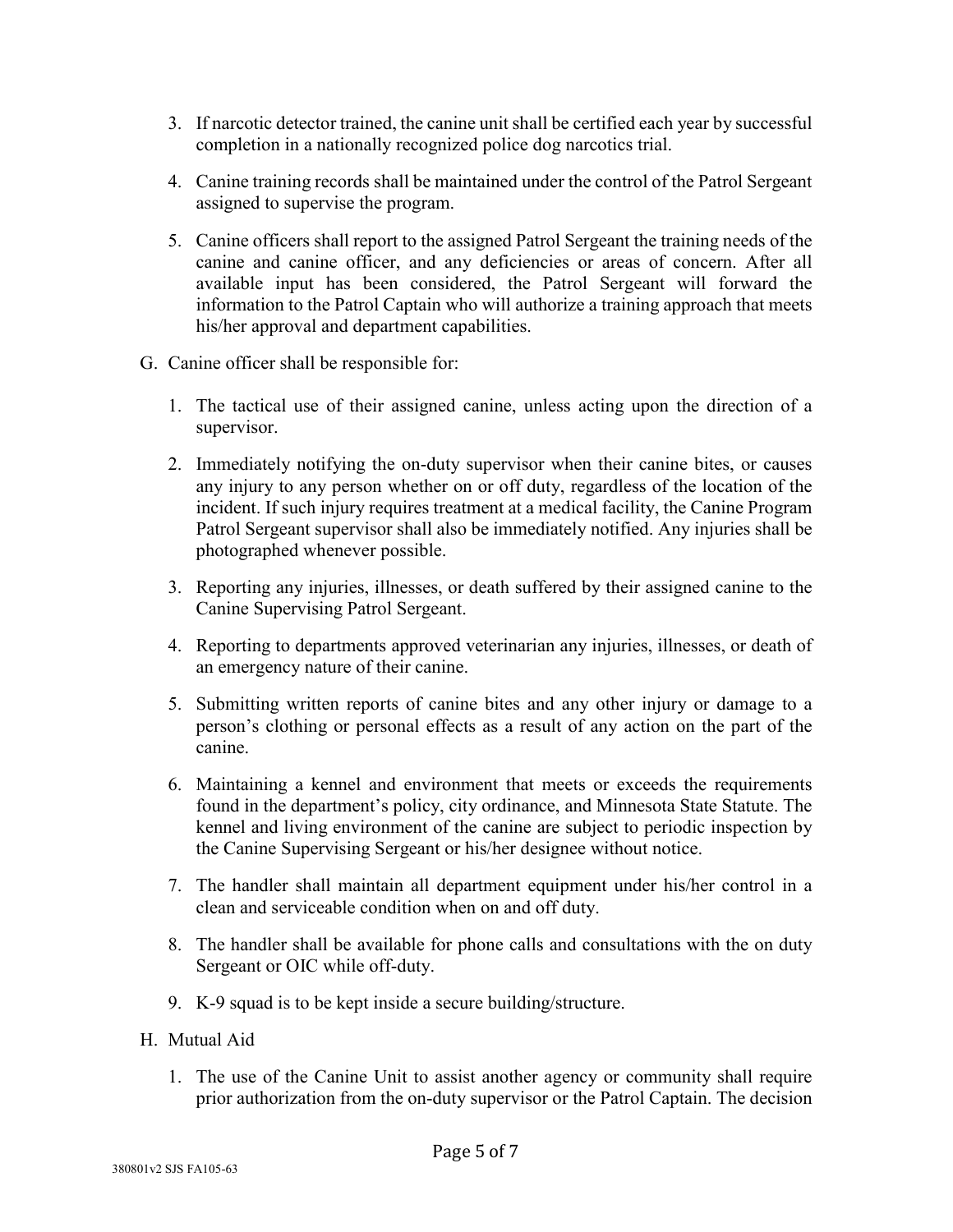to permit the Canine Unit to provide assistance outside the City of Faribault may be based on, but not limited to the following:

- a. The availability of the Canine Unit. Whether the Canine Unit can be spared depending on personnel levels and calls for service.
- b. Seriousness of the crime, location or call, and time elapsed.
- c. Safety concerns for the Canine Unit (dog or officer).
- I. Selection of Police Canine Handlers
	- 1. The following are the minimum qualifications for the assignment of a Police Canine Handler:
		- a. Full-time Faribault Police Officer that has successfully completed the Field Training Program and has completed probation.
		- b. Live within a 30 minute response time.
		- c. Agree to be assigned to the position for the working life of the Canine.
		- d. Agree to not seek other employment for the duration of the assignment.
- J. Canine Handler Compensation
	- 1. Canine Handler compensation shall meet or exceeded the minimum compensation of 3.5 hours per week determined by FLSA.
	- 2. Hours for scheduled events, including but not limited to, demonstrations, Veterinary care, training, etc., shall be compensated as straight compensatory time.
	- 3. The canine handler shall be available for phone calls and consultations with the Sergeant or OIC while off-duty. These phone calls and consultations are not eligible for compensation unless the determination is made to call out the canine team. In the event of a call-out while off duty, the handler shall be compensated at an overtime rate.
- K. Miscellaneous Provisions:
	- 1. Canine officer shall not enter their canine in any show, trial, exhibition, or demonstration without the prior approval of the Patrol Captain.
	- 2. Canine officers shall not use their canine for breeding purposes without the prior approval of the Patrol Captain.
	- 3. All canine inoculations shall be kept current.
	- 4. All canines shall be assigned a permanent number to be used for identification purposes.
	- 5. Children shall not be allowed to exercise the canine unless the handler is present.